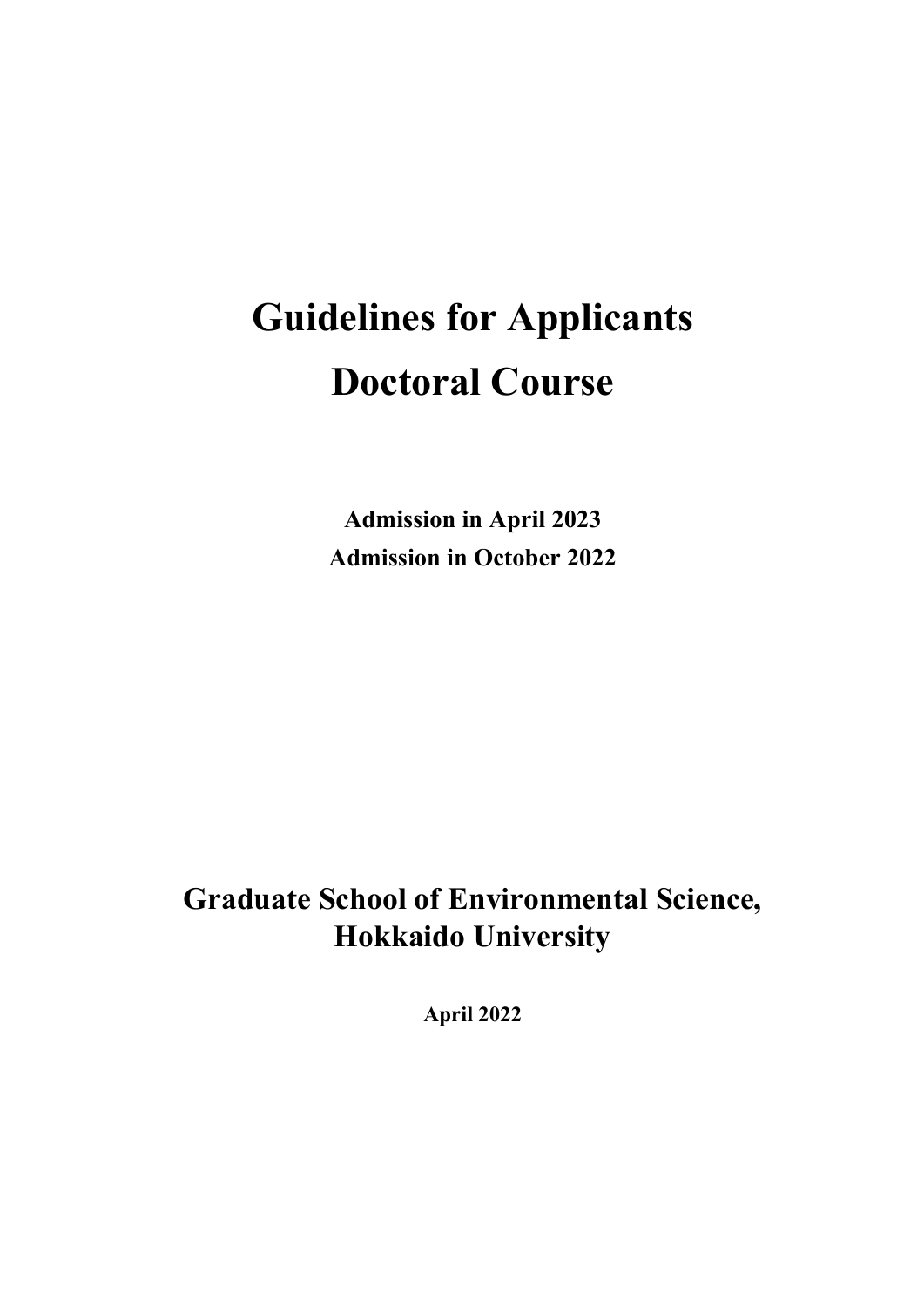There is a possibility that the contents of entrance examination will be changed depending on COVID-19 situation.

 Please confirm the updates of entrance examination on our website regularly.

Graduate School of Environmental Science Website: https://www.ees.hokudai.ac.jp/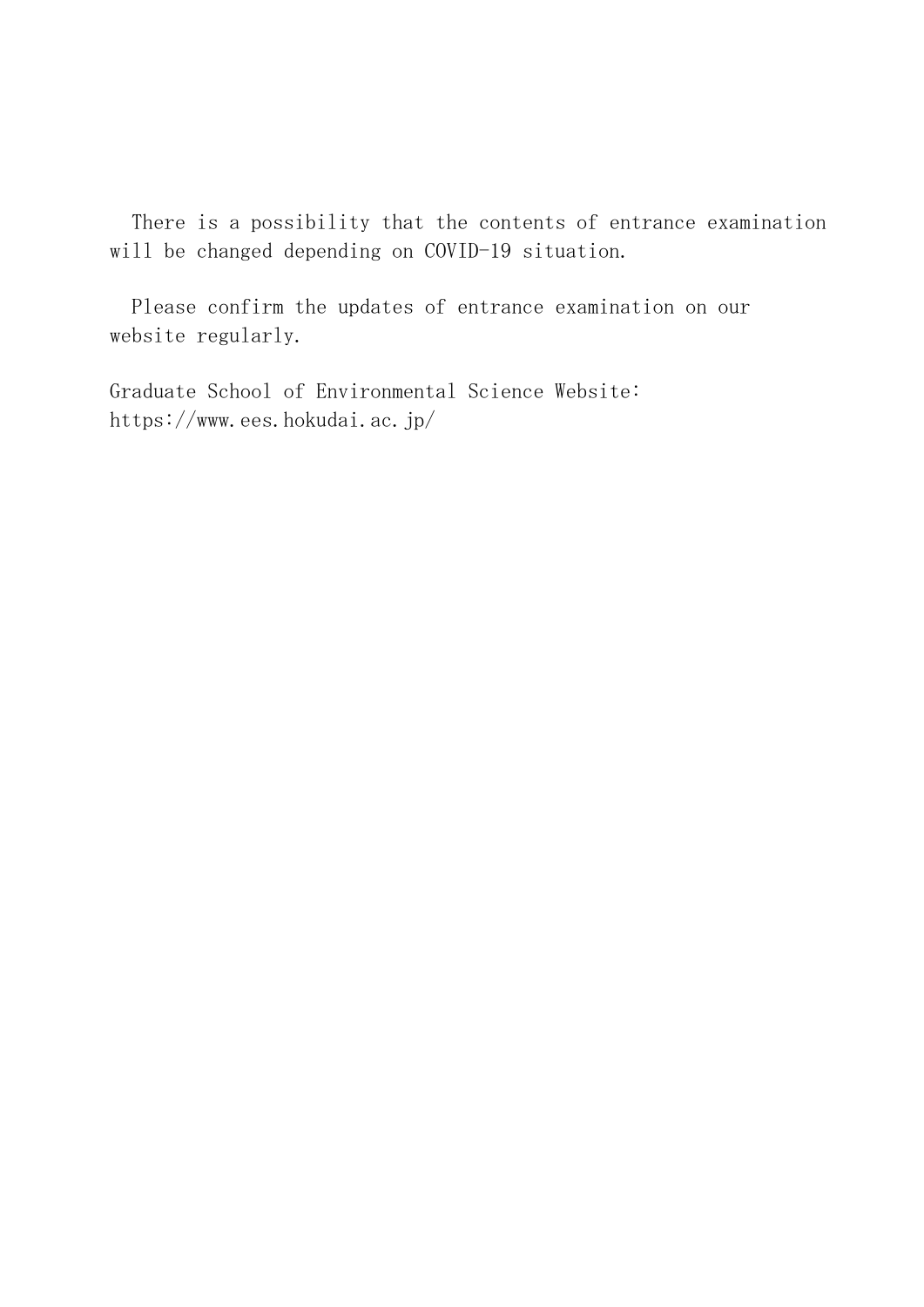### Table of Contents

|    | 1. Important Dates and Information for Examinations for the Academic Year $2022/2023 \cdots$ | 1               |
|----|----------------------------------------------------------------------------------------------|-----------------|
|    |                                                                                              | 1               |
|    |                                                                                              | $\overline{2}$  |
|    |                                                                                              | 3               |
|    |                                                                                              | $\overline{4}$  |
|    |                                                                                              | 6               |
|    |                                                                                              | $\overline{7}$  |
|    |                                                                                              | 7               |
|    |                                                                                              | $\tau$          |
|    |                                                                                              | 7               |
|    |                                                                                              | $\tau$          |
| 12 |                                                                                              | $\tau$          |
|    |                                                                                              | $7\phantom{.0}$ |
|    |                                                                                              | $\tau$          |
|    |                                                                                              | 9               |
|    |                                                                                              | 10              |

#### **Goals of Education**

The goals of education in the Graduate School of Environmental Science are, on the basis of natural science, to promote education and research for tracking environmental processes and solving global environmental issues, and to foster researchers and professionals who cope with these issues. To achieve these aims, the Division of Earth System Science, Division of Biosphere Science, and Division of Environmental Materials Science are established for the study of these fundamental natural science disciplines, and the Division of Environmental Science Development is established to integrate these specialized fields and provide a comprehensive approach to facing environmental issues. Through study at these divisions, we aim to foster the specialized skills required to play an active role in the international community.

#### **Admission Policy**

Graduate School of Environmental Science admits students with the basic specialized knowledge in science who are interested in the global environment, the wide range of environmental problems that exist, and how to solve such global issues. Enrolling students are expected to have scientific / logical consideration and judgement abilities required for these tasks, as well as sufficient representation and communication skills to work globally. It is also expected to collaborate on their initiative with various people.

In addition, the Graduate School of Environmental Science also actively accepts working adults who wish to deepen their knowledge in environmental science while continuing to contribute to society, and foreign students who have the burning desire to study at the cutting edge of environmental science. The Graduate School of Environmental Science selects new students through the comprehensive evaluation systems using various types of selection methods, such as written examination of specialized subject, written examination in foreign language (including external English examinations), oral examination, interview and application documents.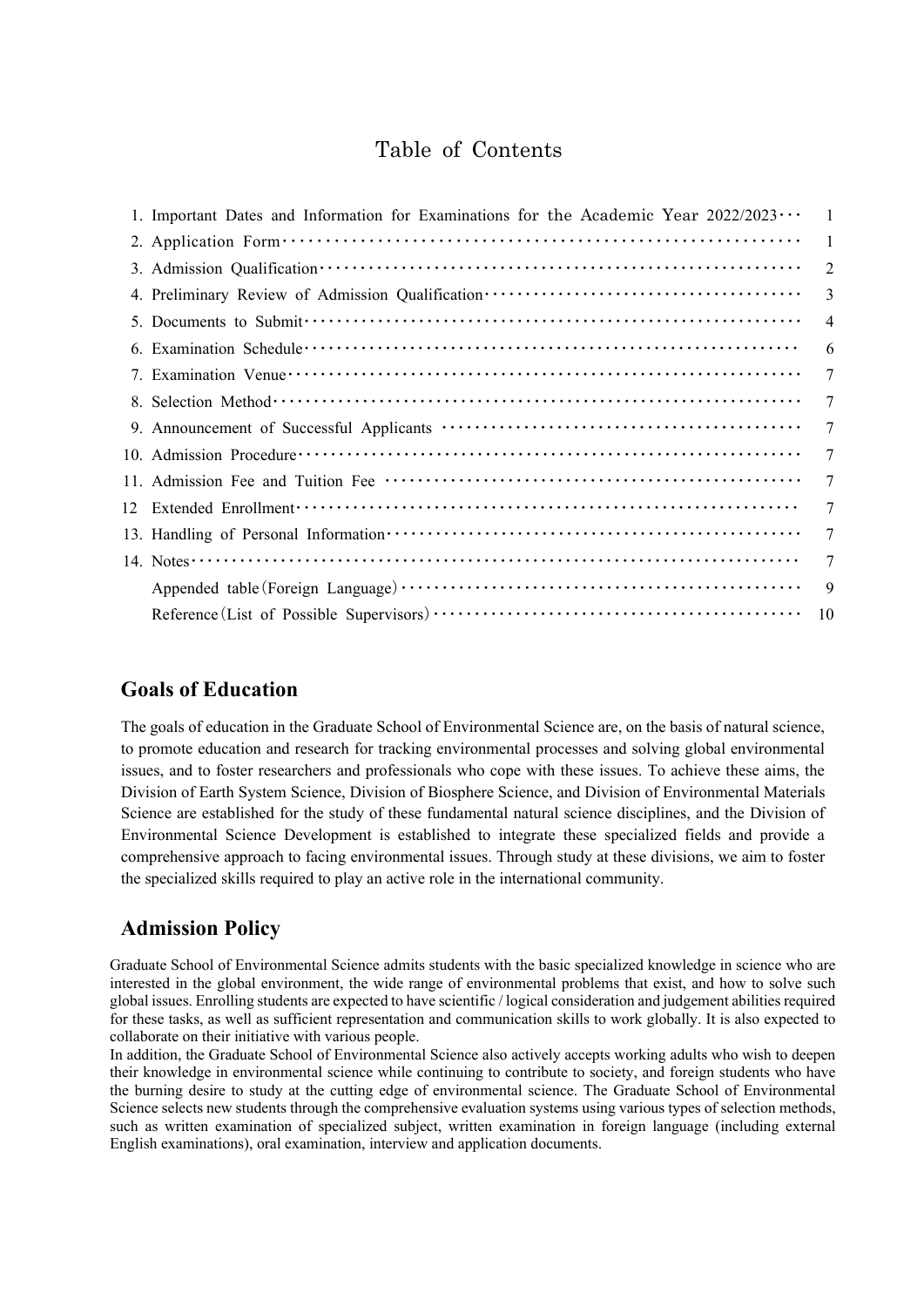#### 1.**Important Dates and Information for Examinations for the Academic year 2022/ 2023**

|          | Entrance Examinations                                             |                             | Admission in<br>Admission in<br>April 2023<br>October 2022<br>Fall Entrance<br>Entrance Examination<br>Examination<br>For October Admission |  | Admission in April 2023<br>Spring Entrance Examination |  |
|----------|-------------------------------------------------------------------|-----------------------------|---------------------------------------------------------------------------------------------------------------------------------------------|--|--------------------------------------------------------|--|
|          | Examination dates                                                 |                             | August 23 & 24, 2022                                                                                                                        |  | February 20, 2023                                      |  |
|          | Announcement of the result                                        |                             | September 1, 2022                                                                                                                           |  | March 2, 2023                                          |  |
| Dates    | Application Period                                                |                             | July 4 to 15, 2022                                                                                                                          |  | January 10 to 20, 2023                                 |  |
|          | Period of Preliminary review of<br>Admission Qualification        |                             | May 9 to 20, 2022                                                                                                                           |  | November 7 to 18, 2022                                 |  |
|          | Environmental<br>Science Development                              | Enrollment Capacity<br>(15) | Approx. 10                                                                                                                                  |  |                                                        |  |
| Capacity | Earth System<br>Science                                           | Enrollment Capacity<br>(14) |                                                                                                                                             |  | Approx. 10                                             |  |
|          | Biosphere Science                                                 | Enrollment Capacity<br>(23) | Approx. 10                                                                                                                                  |  | Approx. 10                                             |  |
|          | Enrollment Capacity<br>Environmental<br>(11)<br>Materials Science |                             | Approx. 10                                                                                                                                  |  |                                                        |  |

Note The marked '○' in the fields of capacity indicates that successful applicants to be considered several numbers.

【Inquiries to Divisions and Supervisors】

Students wishing to take entrance examinations must inquire to the division they wish to apply in advance of application.

1) If you have decided which course and supervisor you want to be considered for admission;

Contact expected supervisor directly by email referring the list of possible supervisors in this book. If you are an applicant of Biosphere Science and have a preferable supervisor as your second choice, you should contact both the first and second preferable supervisors you are wishing to study under.

2) If you have not decided which course you want to be considered for admission,you should contact the chief of the division you wish to be considered for admission.

| The contact addresses are below.   |                                    |
|------------------------------------|------------------------------------|
| Environmental Science Development: | $kigaku(\omega)$ ees.hokudai.ac.jp |
| Earth System Science:              | ess contact@eoas.ees.hokudai.ac.jp |
| Biosphere Science:                 | $envsci(a)$ ees.hokudai.ac.jp      |
| Environmental Materials Science:   | $s$ fmc@ees.hokudai.ac.jp          |

#### **2**.**Application Form**

- ・Application Forms are distributed at Academic Affairs Section, Graduate School of Environmental Science (Kita 10, Nishi 5, Kita-ku, Sapporo).
- ・When you request the form by domestic mail, send an envelope with "Request for Admission Application Form (Doctoral Course)" written in red on the front that encloses a self-addressed stamped return envelope (24 cm× 33.2 cm, suitable for A4 paper) with 210 yen (or 470 yen for express mail) postage to the following address: Academic Affairs Section, Graduate School of Environmental Science, Hokkaido University Kita 10, Nishi 5, Kita-ku, Sapporo, 060-0810 JAPAN

•Call or email us with any question. Telephone  $(011-706-2204 \cdot 2205)$  / E-mail (kyomu@ees.hokudai.ac.jp).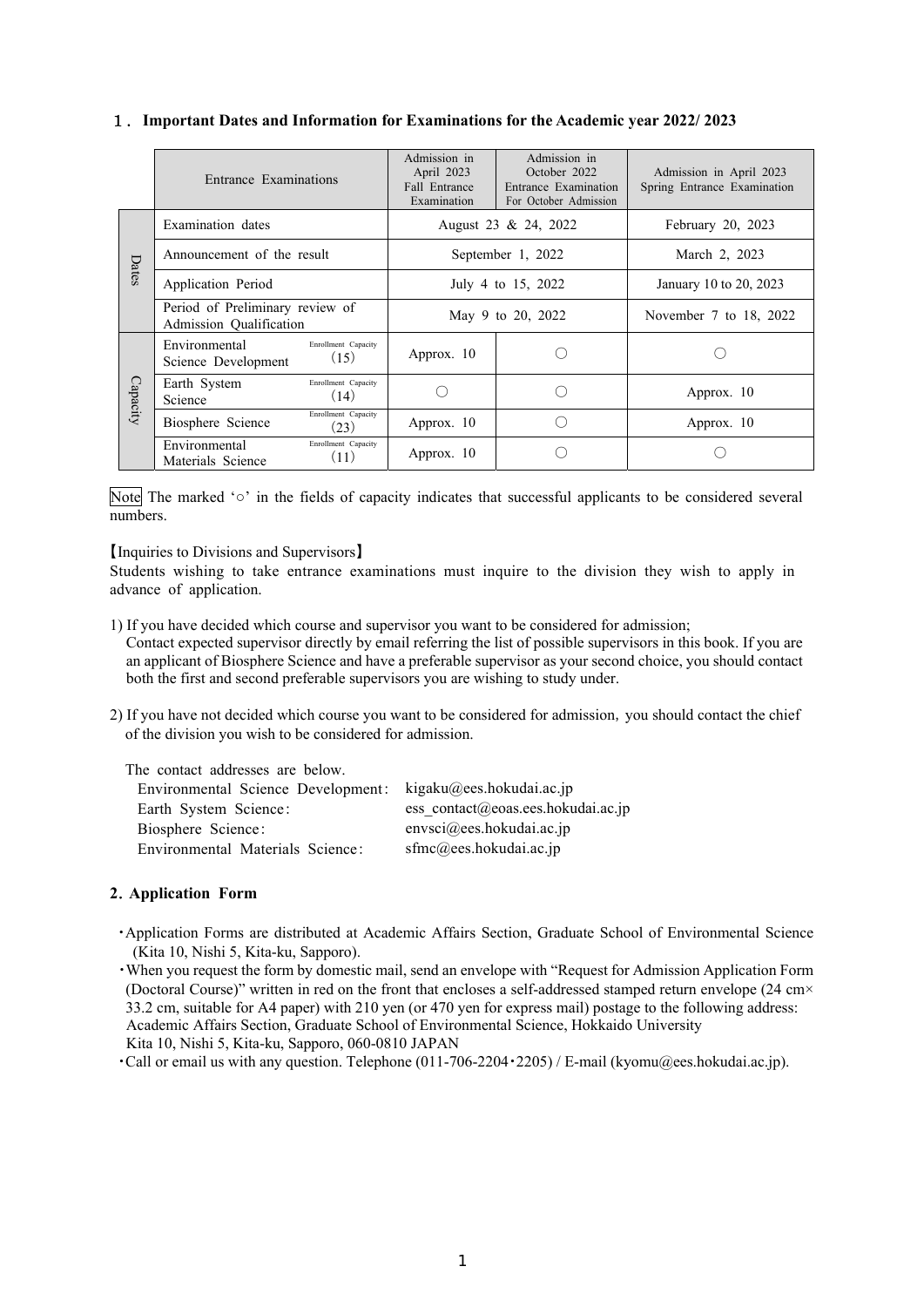#### **3. Admission Qualifications**

Applicants must be qualified as one of the followings:

- ① Individuals who have a master's degree or professional degree (or who are expected to be awarded by the month before the enrollment period)
- ② Individuals who attained a master's degree or professional degree at a foreign university (or who are expected to be awarded by the month before the enrollment period)
- ③ Individuals who have completed education of a foreign country academic institution within Japan via distance learning and obtained a master's degree or professional degree (or who are expected to be awarded by the month before the enrollment period)
- ④ Individuals who completed a course at a foreign school in Japan designated as equivalent to a foreign graduate school by the Minister of Education, Culture, Sports, Science, and Technology (i.e. "the Locations in Japan of a Foreign University"), and were awarded a degree equivalent to a master's degree or professional degree (or who are expected to be awarded by the month before the enrollment period)
- ⑤ Individuals who completed the course of United Nations University and were awarded a degree equivalent to a master's degree (or who are expected to be awarded by the month before the enrollment period)
- ⑥ Individuals who took the curriculum of foreign schools, designated educational institutions of admission qualification  $\Phi$  or United Nations University, passed the corresponding test or examination to doctoral thesis research basic skills examination (Article 16-2 of Standards for Establishment of Universities), who are recognized to have an equivalent or higher educational abilities than those who have a master's degree (or who are expected to be recognized by the month before the enrollment period)
- ⑦ Individuals designated by the Minister of Education, Culture, Sports, Science, and Technology (1989 Notice No. 118, Ministry of Education, Science and Culture) Individuals who have graduated from a university in Japan or have completed the 16-year education in a foreign country have worked for 2 years or more as a researcher at a university or an institution and have been recognized by the Graduate School of Environmental Science as having an equivalent academic ability to those who have a master's degree  $\rightarrow$  [Refer to 4. Preliminary Review of Admission Qualification]
- ⑧ Individuals who are at least 24 years old by the month before the enrollment period, and are considered to be academically equivalent to a master's degree or professional degree graduate (hereinafter referred to as individuals by the review of individual Admission Qualifications)→【Refer to 4. Preliminary Review of Admission Qualification】

#### (Note) Working Adult Admissions

If you wish to apply while continuing your current career, contact the supervisor under whom you wish to study to thoroughly discuss the entrance examination and study plan before applying.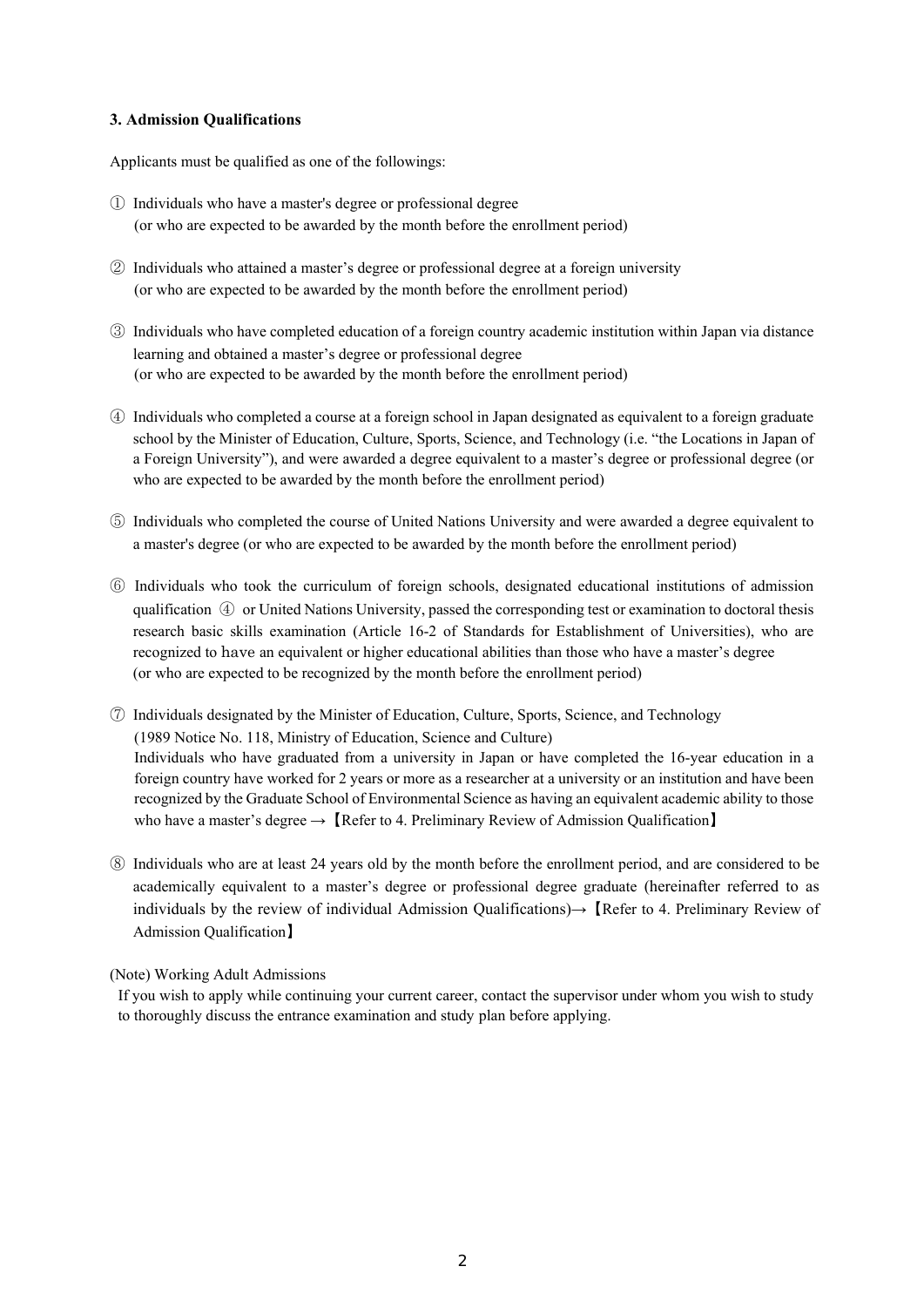#### **4**. **Preliminary Review of Admission Qualification**

Those individuals that correspond to ⑦[Individuals designated by the Minister of Education, Culture, Sports, Science, and Technology] or **⑧[Individuals by the review of individual Admission Qualifications]** in "3. Admission Qualifications" must submit the required documents for the preliminary review of admission qualifications and "5. Documents to Submit (Next page) " by the specified date. **The applicant should not pay the examination fee when requesting a preliminary review of application qualifications.** The examination fee is to be paid during the application period after you get the results of preliminary review. The result will be notified by the first day of the application period in writing.

Request for Application Forms

【Request to】 Academic Affairs Section, Graduate School of Environmental Science, Hokkaido University, Kita 10, Nishi 5, Kita-ku, Sapporo, 060-0810 JAPAN

In order to obtain the prescribed forms for the preliminary review of admission qualification (doctoral course), write "Request for Preliminary Review of Admission Qualifications (Doctoral Course) Application Documents" in red on the front of an envelope and send it with the following items:

- 1. A return envelope (24 cm  $\times$  33.2 cm, suitable for A4 paper) with postal stamps equivalent to 120 yen (380) yen for express mail) and your name & address with postal code written on the front.
- 2. Paper (no fixed format) written about below item
- a. The qualification you belong to  $(\mathbb{O}[\text{Individuals designeded by the Minister of Education, Culture, Sports,$ Science, and Technology]or **⑧[Individuals by the review of individual Admission Qualifications]**)
- b. Your telephone number

Call or email us with any question. Telephone  $(011-706-2204 \cdot 2205)$  / E-mail (kyomu@ees.hokudai.ac.jp)

List of Required Documents

1. Documents for All Applicants

| Documents to Submit                                                       | Remarks                                                                             |
|---------------------------------------------------------------------------|-------------------------------------------------------------------------------------|
| Application form for the preliminary review of<br>admission qualification | [Prescribed form]                                                                   |
| List of publications and academic achievement                             | [Prescribed form]                                                                   |
| A return envelope<br>(for notification of review result)                  | Self-addressed, paste the equivalent of 84 yen in postage<br>stamps, standard size. |

2. Documents for Preliminary Qualification ⑦[Individuals designated by the Minister of Education, Culture, Sports, Science, and Technology]

| Documents to Submit                                                                                                                                      | Remarks                                         |
|----------------------------------------------------------------------------------------------------------------------------------------------------------|-------------------------------------------------|
| A certificate or a recommendation letter from the<br>authority of the workplace stating of the applicant's No fixed format (A4 paper)<br>research career |                                                 |
| An essay including reasons of application and future<br>plan                                                                                             | No fixed format<br>(A4 paper, within 400 words) |

3. Documents for Preliminary Qualification ⑧ [Individuals by the review of individual Admission Qualifications]

| Documents to Submit                                   | Remarks                      |
|-------------------------------------------------------|------------------------------|
| Summary about academic and research history, details  |                              |
| of research and actual working experience, reasons of | No fixed format              |
| application, research goals and so on after last      | (A4 paper, within 800 words) |
| attended school                                       |                              |

※ In case that it is deemed to be necessary for review, applicants may be required to submit additional documents other than the above.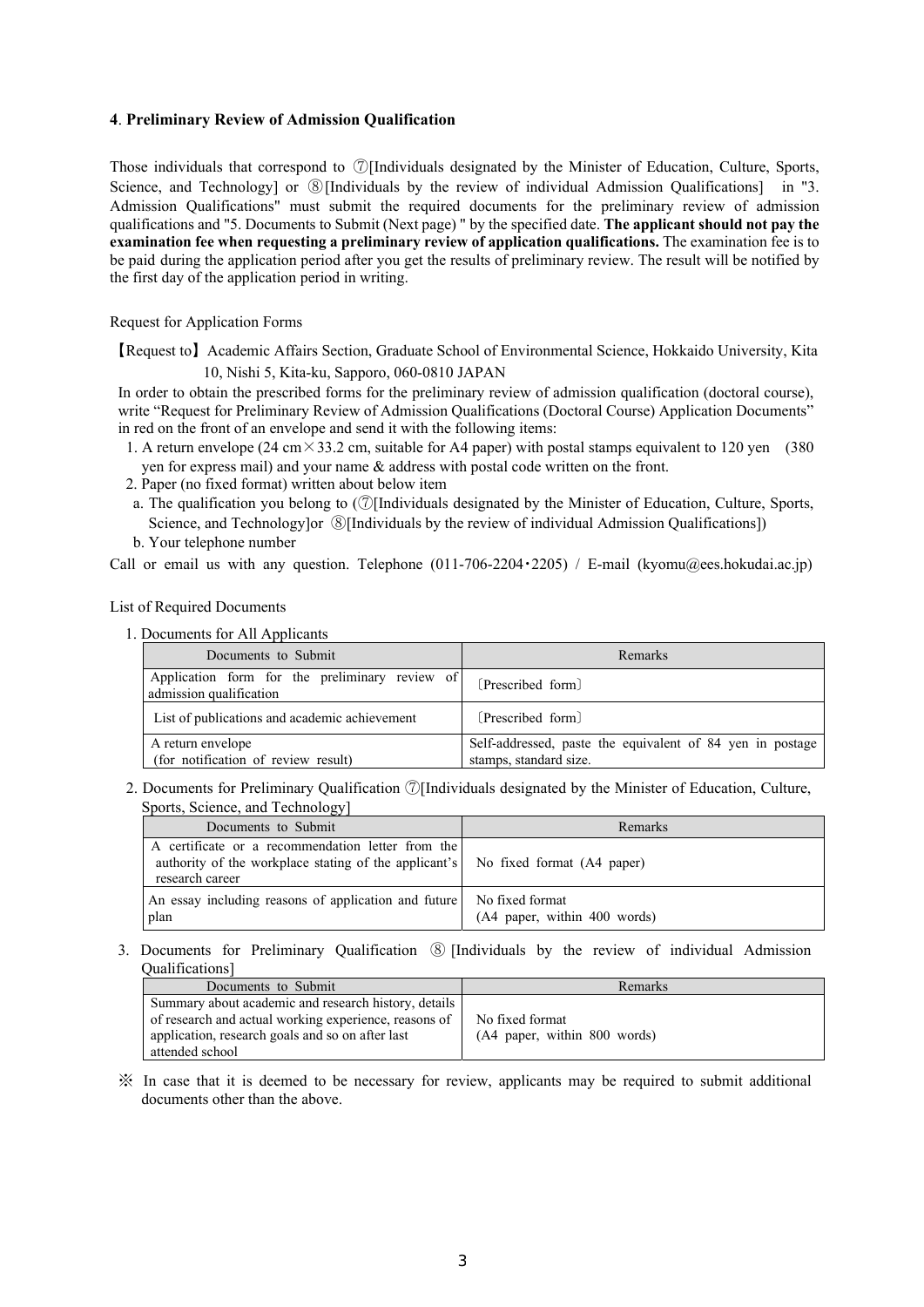#### **5**. **Documents to Submit**

You should submit the following documents within the application period.

【Submit to】 Academic Affairs Section, Graduate School of Environmental Science, Hokkaido University, Kita 10, Nishi 5, Kita-ku, Sapporo, 060-0810 JAPAN

Office hours 9:00-16:30(excluding Saturdays, Sundays and national holidays)

- ・Any incomplete applications are not acceptable. Please be careful with your admission applications to be completed.
- ・We may revoke qualifications for admission if it becomes apparent that false declaration was made in the application.
- ・In case of mailing, write "Application Form of Graduate School" in red on the front of the envelope, and send by simple registered mail.(Domestic mail only)
- ・Examination admission tickets are sent by one week before the examination date to those who are accepted as applicants.

・Call or email us with any question. Telephone (011-706-2204・2205) / E-mail (kyomu@ees.hokudai.ac.jp).

| Documents                                  | Remarks                                                                                                                                                                                                                                                                                                                                                                                                                                                                                                                                                               |  |  |  |  |
|--------------------------------------------|-----------------------------------------------------------------------------------------------------------------------------------------------------------------------------------------------------------------------------------------------------------------------------------------------------------------------------------------------------------------------------------------------------------------------------------------------------------------------------------------------------------------------------------------------------------------------|--|--|--|--|
| <b>Application Form</b>                    | <b>[Prescribed form]</b> Admittance Application $(1) \sim (3)$ , Total 3 sheets                                                                                                                                                                                                                                                                                                                                                                                                                                                                                       |  |  |  |  |
| Identification<br>Photographs $(x 2)$      | A piece of photo taken within 3 months of the application. (4cm x 3cm, upper body,<br>facing forwards, with no hat or other headgear.)<br>Write your name on the back of the photo, and attach it to the "candidate<br>photograph" and "Admission Card for Examination".                                                                                                                                                                                                                                                                                              |  |  |  |  |
| Academic Transcript                        | Applicants who have completed (are expected to complete) the Master's Course of<br>the graduate school do not need to submit this.                                                                                                                                                                                                                                                                                                                                                                                                                                    |  |  |  |  |
| Graduation<br>(Prospective)<br>Certificate | Applicants who have completed (are expected to complete) the Master's Course of<br>the graduate school do not need to submit this.                                                                                                                                                                                                                                                                                                                                                                                                                                    |  |  |  |  |
| Return Envelope                            | [Prescribed envelope]<br>Write your name and address on the prescribed envelope, and paste postal stamps<br>equivalent to 344 yen                                                                                                                                                                                                                                                                                                                                                                                                                                     |  |  |  |  |
| Reply Address Label                        | [Prescribed label] Write your name and address on the prescribed label. (Do not<br>attach to the return envelope)                                                                                                                                                                                                                                                                                                                                                                                                                                                     |  |  |  |  |
| <b>Examination Fee</b>                     | Use [the prescribed payment slip] to remit payment $(30,000 \text{ yen})$ , and attach the<br>"Hokkaido University examination fee receipt" from the right side of the notification<br>form to the specified section of admittance application (1).<br>The examination fee is non-refundable.<br>[This fee is not required for the following students]<br>• Students who will have completed their Master's degree at any graduate school in<br>Hokkaido University and continuously will go on to the Doctoral course.<br>· Japanese government scholarship students |  |  |  |  |
|                                            | · Hokkaido University special grant program for international students<br>· Students of Scholarship Program supported by China Scholarship<br>Council (CSC Program)                                                                                                                                                                                                                                                                                                                                                                                                   |  |  |  |  |
| Abstract of Master's<br>Thesis             | Within 3 pages of A4 paper<br>*Applicants who do not have the Master's thesis shall submit an abstract of<br>equivalent work.                                                                                                                                                                                                                                                                                                                                                                                                                                         |  |  |  |  |

① All Applicants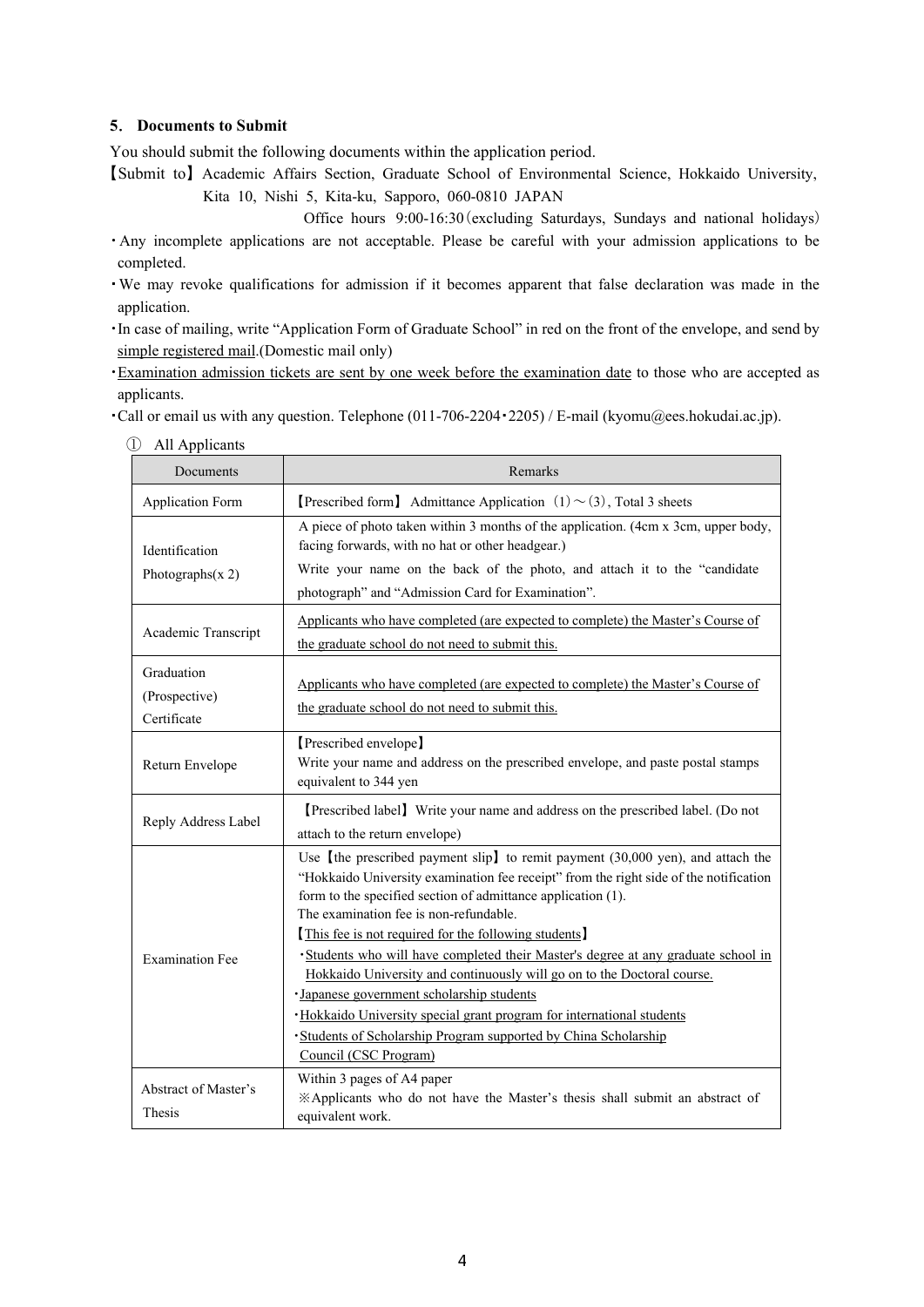#### ② Applicants Applicable on Page9

| Documents                          | Remarks                                                                                                                                                                                                                        |
|------------------------------------|--------------------------------------------------------------------------------------------------------------------------------------------------------------------------------------------------------------------------------|
| TOEFL, TOEIC, or IELTS Score Sheet | See "Foreign Language" appended table<br>(page 9)<br>Applicants for the Division of Environmental<br>Science Development: Those who apply for<br>Spring Entrance Examination MUST submit<br>TOEFL, TOEIC or IELTS score sheet. |

#### ③ All International Students

| Documents                                 | Remarks                                                                                                                                  |
|-------------------------------------------|------------------------------------------------------------------------------------------------------------------------------------------|
| A Copy of Your Residence Card or Passport | International students who reside in Japan:<br>A copy of your residence card<br>Other International Students:<br>A copy of your passport |

#### ④ Those who graduated or will graduate from a university in China (excluding Taiwan, Hong Kong and Macau)

| Documents                                                                                                                                    | Remarks                                                                                                                                                                                                                                                                                                         |
|----------------------------------------------------------------------------------------------------------------------------------------------|-----------------------------------------------------------------------------------------------------------------------------------------------------------------------------------------------------------------------------------------------------------------------------------------------------------------|
| "Online"<br>Verification Report of<br>Higher<br>Education Qualification Certificate"<br>or<br>"Online Verification Report of Student Record" | Graduates:<br>Online Verification Report of Higher Education Qualifica<br>tion Certificate(教育部学历证书电子注册备案表)*<br>Expected Graduates:<br>Online Verification Report of Student Record (教育部学<br>籍在线验证报告)*<br>* Obtain documents above by requesting it at "中国高等<br>教育学历证书查询": http://www.chsi.com.cn/xlcx/bgys.jsp. |

#### ⑤ International students who apply from EEA member countries

|           | .                                             |                   |  |  |
|-----------|-----------------------------------------------|-------------------|--|--|
| Documents |                                               | Remarks           |  |  |
|           | Consent to Transfer and Process Personal Data | [Prescribed form] |  |  |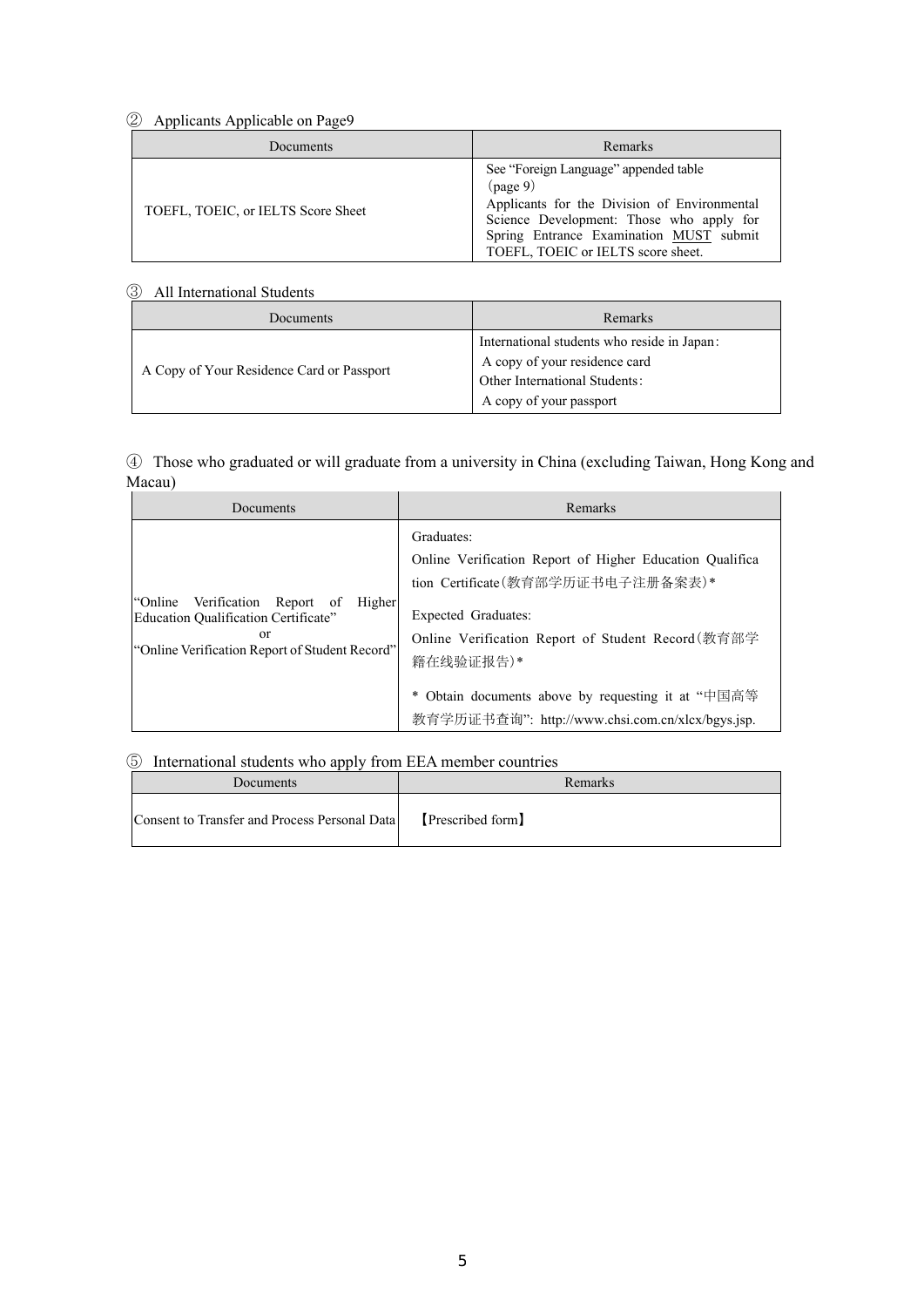#### **6**.**Examination Schedule**

|  |  | Fall Entrance Examination and Entrance Examination for October Admission |  |  |  |  |  |  |
|--|--|--------------------------------------------------------------------------|--|--|--|--|--|--|
|--|--|--------------------------------------------------------------------------|--|--|--|--|--|--|

| Date               | Subject                                                              | Time            | Remarks                                                                                                                                                                                                                                                                                                                                                                                                                                                                                                    |                                                                                              |                                                                |
|--------------------|----------------------------------------------------------------------|-----------------|------------------------------------------------------------------------------------------------------------------------------------------------------------------------------------------------------------------------------------------------------------------------------------------------------------------------------------------------------------------------------------------------------------------------------------------------------------------------------------------------------------|----------------------------------------------------------------------------------------------|----------------------------------------------------------------|
|                    | Foreign Language                                                     | $10:00 - 12:00$ | See "Foreign Language" appended table (Page 9)                                                                                                                                                                                                                                                                                                                                                                                                                                                             |                                                                                              |                                                                |
| August 23,<br>2022 | Oral Examination<br>(excluding the Division<br>of Biosphere Science) | $13:00-$        | Presentation on the contents of the master's thesis and<br>Q&A is conducted as follows. A liquid crystal                                                                                                                                                                                                                                                                                                                                                                                                   |                                                                                              |                                                                |
| August 24,<br>2022 | Oral Examination<br>(Division of Biosphere<br>Science)               | $9:00-$         | projector and a PC (Windows) will be provided for<br>presentations. Applicants must bring a USB memory<br>device for presentation files.<br><b>Divisions</b><br>Environmental<br>Science<br>Development<br>Earth System<br>Science<br><b>Biosphere</b><br>Science<br>Environmental<br>Materials<br>Science<br>As the starting time and the venues of examination<br>vary depending on the division and course, details of<br>the oral examination will be mailed with the<br>examination admission ticket. | Presentation<br>$15 \text{ min}$<br>$15 \text{ min}$<br>$15 \text{ min}$<br>$15 \text{ min}$ | Q &A<br>$15 \text{ min}$<br>15min<br>$15 - 30$<br>min<br>15min |

#### Spring Entrance Examination

| Date                 | Subject          | Time        | <b>Remarks</b>                                                                                                                                            |
|----------------------|------------------|-------------|-----------------------------------------------------------------------------------------------------------------------------------------------------------|
|                      | Foreign Language | 10:00-12:00 | See "Foreign Language" appended table (Page 9)<br>Foreign Language examination will not be conducted in<br>Division of Environmental Science Development. |
| February 20,<br>2023 | Oral Examination | $13:00-$    | $\ast$<br>Same as Fall Entrance Examination and<br>Entrance Examination for October Admission.                                                            |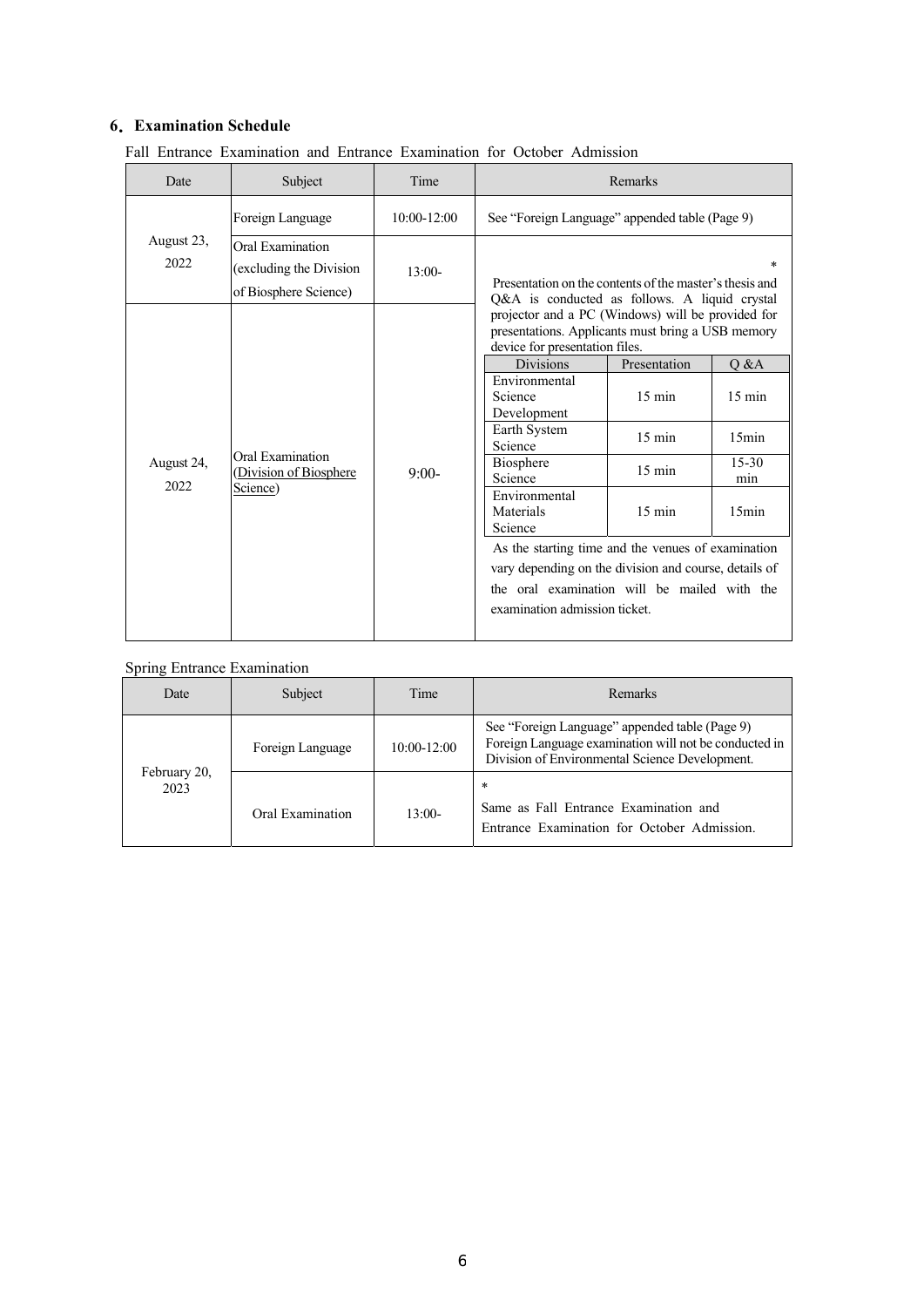#### **7. Examination Venue**

Graduate School of Environmental Science, Hokkaido University Kita 10, Nishi 5, Kita-ku, Sapporo

#### **8. Selection Method**

Successful applicants are selected after evaluation of academic skills (foreign language examination and oral examination), and other requirements (Academic transcript, Master's thesis, etc.)

#### **9**.**Announcement of Successful Applicants**

The examinee's numbers of successful applicants will be posted on the bulletin board in the lobby of the Graduate School of Environmental Science on the day of the announcement of the results (refer to page 1). The examination results will also be sent to each applicant by mail and will not be provided over the telephone, by fax, or by e-mail.

#### **10**.**Admission Procedure**

・The successful applicants will receive an admission package with the Letter of Admission.

- ・The periods of admission procedures are early September for accepted candidates of Entrance Examination for October Admission and early March for other accepted candidates.
- ・The successful applicants of Fall Entrance Examination will receive admission package in mid-February (apart from the Letter of Admission.)

#### **11**.**Admission Fee and Tuition Fee**

Admission Fee: 282,000 yen

Tuition Fee: 267,900 yen for half a year (535,800 yen for a full year)

※The fees stated above are scheduled fee amounts. If the fees are revised at the time of admission or during enrollment, the new revised fees shall be applied.

#### **12**.**Extended Enrollment**

Please refer to the next page for details.

#### **13. Handling of Personal Information**

 Name, gender, date of birth, address, and other such personal information provided on application documents are only used by Hokkaido University for selection of applicants and admission processes at the graduate school. The information stated above of successful applicants is only used for the purposes of academic affairs matters (student's registration, study guidance), student support (health-care management, scholarship application, etc.), and tuition fee payment. Names and addresses may be used for correspondence from Hokkaido University Frontier Foundation, and allied organization of the university, called Hokkaido University Elm Alumni Association. The TOEFL, TOEIC and IELTS scores of successful applicants may be used as statistical data to improve English ability of our students. The information stated above is not used for other purposes.

#### **14. Notes**

・Your examination admission ticket is required and should be put on the desk while taking examination.

・Examinees are only permitted to use writing utensils and a watch without calculator or communication functions while taking an examination. The use of devices such as calculators and dictionaries is prohibited unless otherwise indicated.

・The examinees are not allowed to leave the room until the finishing time of the writing examination.

・Applicants with physical disabilities should consult with Academic Affairs Section prior to the application, so that considerations for facilitating them in classrooms, etc may be arranged.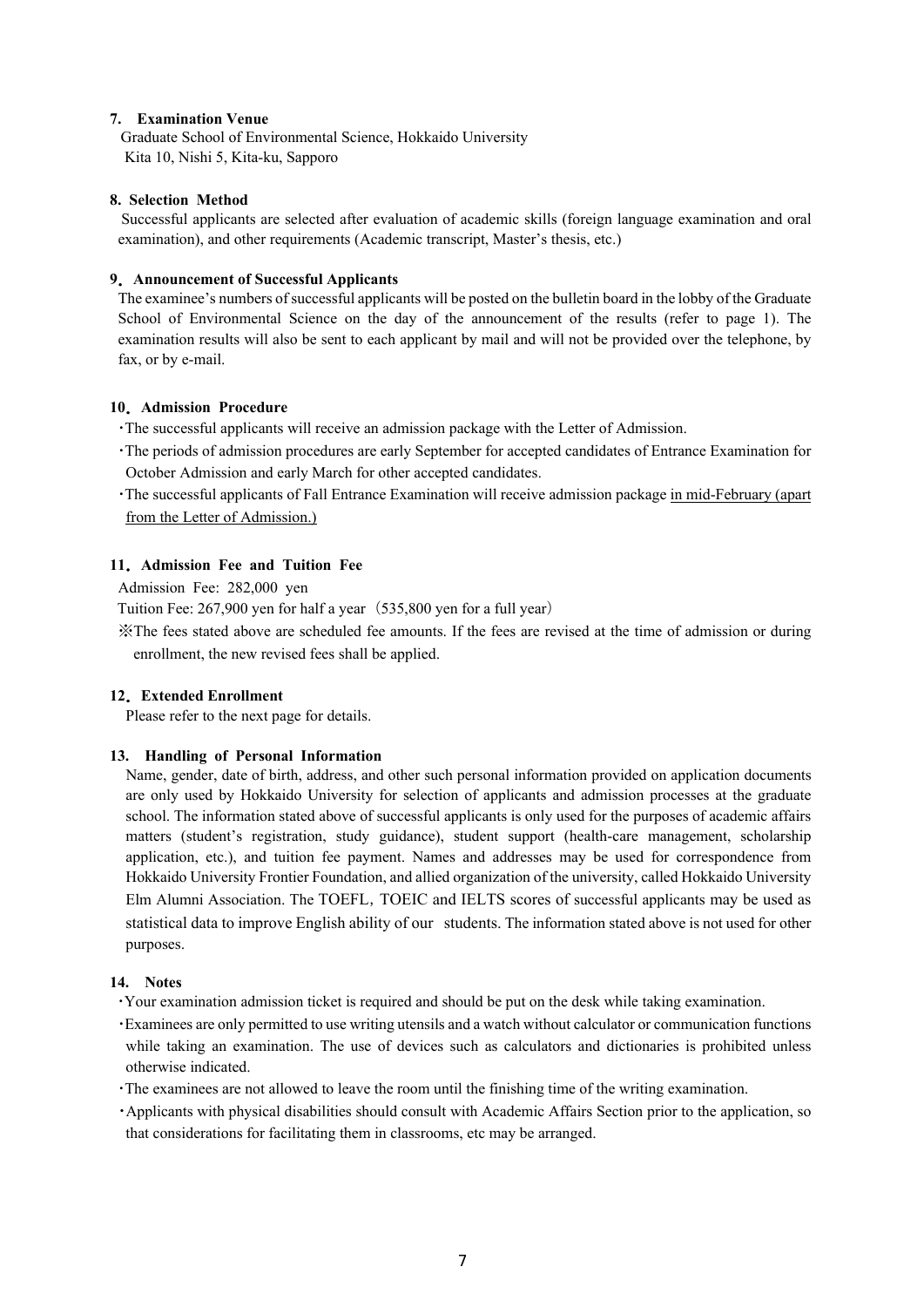#### Extended Enrollment

1. Purpose

The extended enrollment system allows students to complete programs by covering the curriculum systematically over a certain period that exceeds the standard number of years required for completion of a course of study at the Graduate School of Environmental Science if they wish to do so due to work commitments or other circumstances. Applications for extended enrollment shall be screened individually.

- 2. Eligibility for Extended Enrollment
	- Individuals eligible to apply for extended enrollment shall be those who fall under any one of the following items:
	- (1) Individuals who are working full-time such as those who are employed by the government, other public offices, businesses, etc. (excluding individuals who are temporarily exempt from work assignments while receiving remuneration) or those who are self-employed.
	- (2) Individuals who hold a temporary or part-time jobs, etc. and whose work burden is recognized as having a significant impact on their study at the Graduate School of Environmental Science.
	- (3) Individuals whose burden is parallel to that prescribed in the preceding item (2) (such as burdens arising from child rearing or nursing care for relatives, etc.) and are recognized as having a significant impact on their study at the Graduate School of Environmental Science.
	- (4) Individuals with visual impairments, hearing impairments, or any other physical disabilities whose disabilities are recognized as having a significant impact on their study at the Graduate School of Environmental Science.

#### 3. Period of Extended Enrollment

The period of extended enrollment is up to six years for the doctoral program and is available for a one-year period. The maximum period of enrollment for the doctoral program is six years regardless of extended enrollment or not. All students of the Graduate School of Environmental Science may take a leave of absence for up to three years.

#### 4. Application Procedures for Extended Enrollment

(1) Application Period

In principle, individuals who intend to apply for extended enrollment shall apply for extended enrollment when submitting the application for admission.

(2) Application Documents

Application for extended enrollment shall be made by submitting the documents specified in each of the items below:

- ① Application form for extended enrollment (Form 1)
- ② Extended enrollment study plan (Form 2)
- ③ Documents certifying the necessity of extended enrollment
- (3) Notification of results

Results of extended enrollment screening will be announced by notification sent to applicants in mid-September for October admission and mid-March for April admission.

#### 5. Abbreviation or Extension of the Period of Extended Enrollment

The Graduate School of Environmental Science may approve the abbreviation or extension of the period of extended enrollment in the program concerned only once if it is considered necessary. The period of extended enrollment may be abbreviated to a period of the standard number of years required for completion of the course of study plus one year.

6. Tuition Fee

The tuition fee in relation to extended enrollment shall be calculated by dividing the total tuition for the standard number of years required for completion of the course of study by the permitted period of extended enrollment. If the tuition amount is revised or a period of extended enrollment is shortened or extended, the tuition will be recalculated accordingly. However, no adjustment will be made for tuition already paid to the university. 【Please DO NOT pay the tuition fee in relation to extended enrollment until you are approved.】

#### 7. More Information

Please contact the Academic Affairs Section for the application forms and further details.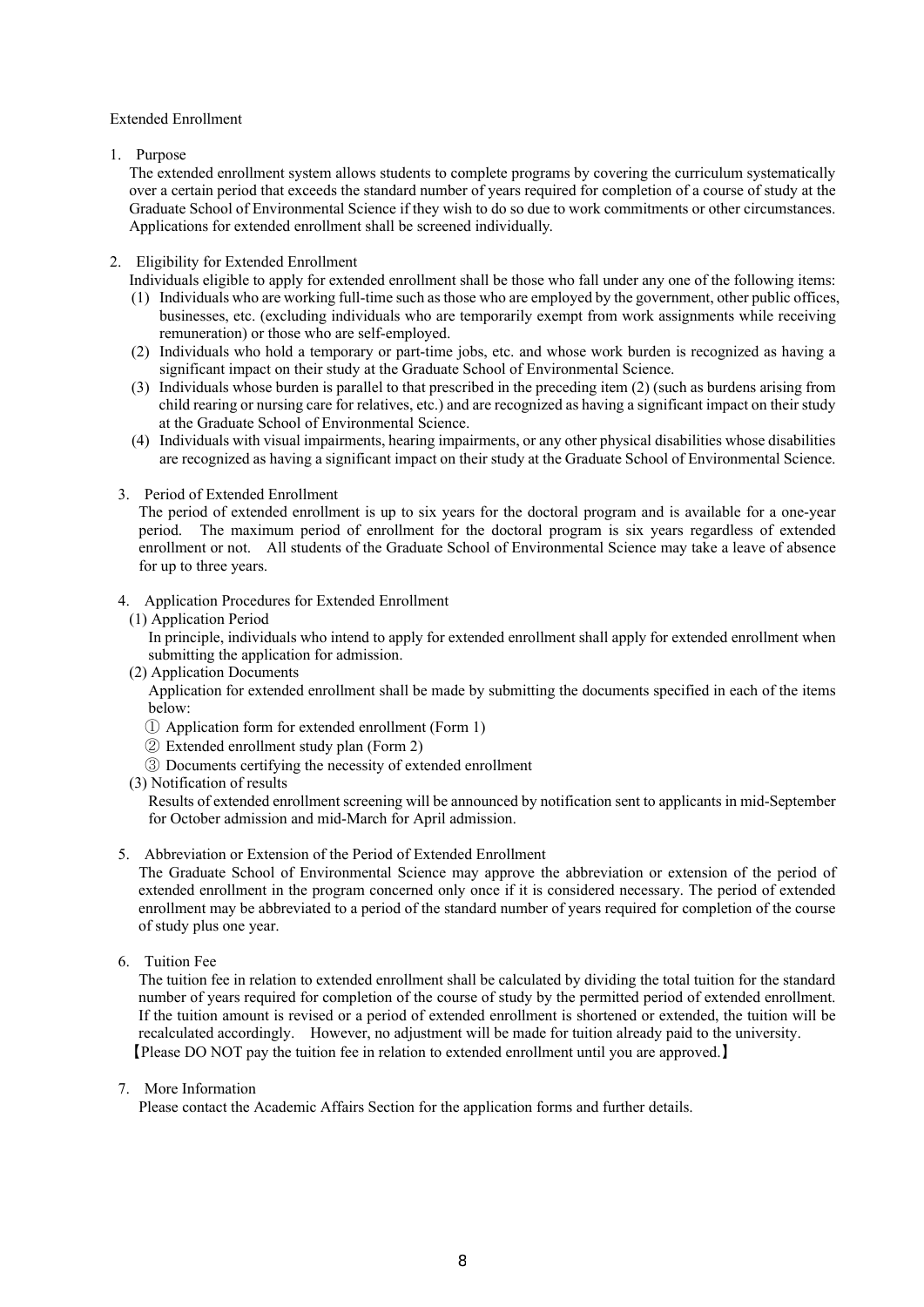Appended Table Foreign Language

| Division                                | Foreign Language                                                                                                                                                                                                                                                                                                                                                                                                                                                                                                                                                                                                                                                                |  |  |
|-----------------------------------------|---------------------------------------------------------------------------------------------------------------------------------------------------------------------------------------------------------------------------------------------------------------------------------------------------------------------------------------------------------------------------------------------------------------------------------------------------------------------------------------------------------------------------------------------------------------------------------------------------------------------------------------------------------------------------------|--|--|
| Environmental<br>Science<br>Development | · Foreign language shall be "English".<br>Applicants submitting a TOEFL, TOEIC, or IELTS score are exempted from taking the English<br>examination.<br>· Those who apply for Spring Entrance Examination MUST submit TOEFL, TOEIC or IELTS score<br>sheet.<br>• Applicants submitting a score except those for Spring Entrance Examination can also take the English<br>examination. The higher of the two scores will be converted to the English examination result score<br>using a conversion formula specified by the division.<br>· Applicants for the Course in Global Environmental Management should submit a TOEFL, TOEIC, or<br>IELTS score sheet wherever possible. |  |  |
| Earth<br><b>System Science</b>          | · Foreign language shall be "English".<br>Applicants must take one of the options (1) submit a TOEFL, TOEIC or IELTS score sheet or (2) take<br>the English examination. Those who take the option $(1)$ must make a mark $(0)$ at "Score submission"<br>on the Admission Application Form.<br>· Those who submit a TOEFL, TOEIC or IELTS score sheet are not able to take the English examination.                                                                                                                                                                                                                                                                             |  |  |
| <b>Biosphere Science</b>                | · Foreign language shall be "English."<br>· Applicants submitting a TOEFL, TOEIC, or IELTS score sheet are exempted from taking the English<br>examination.<br>• Applicants submitting a score sheet can also take the English examination. (The higher of the two<br>scores will be converted to the English examination result score using a conversion formula specified<br>by the division).                                                                                                                                                                                                                                                                                |  |  |
| Environmental<br>Materials Science      | · Foreign language shall be "English."<br>· Applicants who took TOEFL, TOEIC or IELTS within 2 years preceding the date of the entrance<br>examination, should submit the score sheet.<br>· Applicants submitting a TOEFL, TOEIC, or IELTS score sheet are exempted from taking the English<br>examination.<br>· Applicants submitting a score sheet can also take the English examination. (The higher of the two<br>scores will be converted to the English examination result score using a conversion formula specified<br>by the division).                                                                                                                                |  |  |
| Note:                                   | 1) The validity of the score sheet is within 2 years preceding the date of the entrance examination.                                                                                                                                                                                                                                                                                                                                                                                                                                                                                                                                                                            |  |  |

2) TOEFL-iBT and TOEIC Listening & Reading Test are acceptable.

TOEFL-ITP, TOEIC SW, TOEIC BRIDGE and TOEIC IP scores are not accepted.

3) As for IELTS, the academic module is solely acceptable.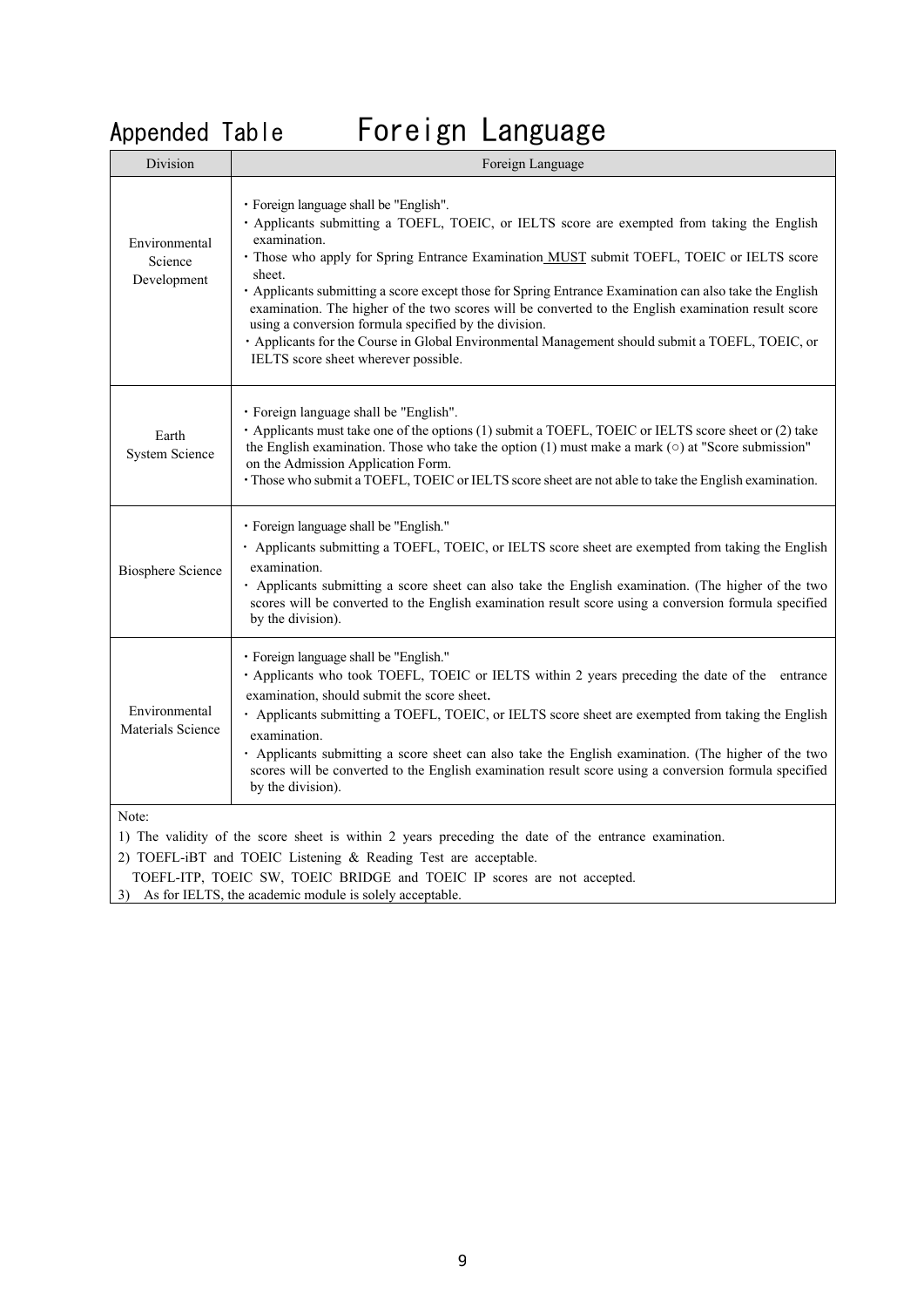#### Submission of score sheet

| Tests        | Submission                                                                                                                                                                                                                                                                                                                                                                                                                                                                                                                                                                                                                                                                                                                                                                                                                                                                                                                                                                                                                                                   |
|--------------|--------------------------------------------------------------------------------------------------------------------------------------------------------------------------------------------------------------------------------------------------------------------------------------------------------------------------------------------------------------------------------------------------------------------------------------------------------------------------------------------------------------------------------------------------------------------------------------------------------------------------------------------------------------------------------------------------------------------------------------------------------------------------------------------------------------------------------------------------------------------------------------------------------------------------------------------------------------------------------------------------------------------------------------------------------------|
| <b>TOEFL</b> | 1. Both of the followings are required when submitting a TOEFL score sheet.<br>(1) A copy of the Examinee's Score Record shall be submitted with the application.<br>2) The Official Score Report shall be sent directly from ETS to the Graduate School of Environmental<br>Science, Hokkaido University.<br>2. How to Request the Official Score Report<br>10 When applying for the test, request the report to be sent to the graduate school with TOEFL DI<br>(Designated Institution) Code "8744" (free of charge), or<br>2 After taking the test, order ETS Additional Score Reports to be sent to the graduate school with TOEFL<br>DI Code "8744" (charges apply).<br>Note 1. See the CIEE homepage (http://www.cieej.or.jp) or the ETS homepage<br>(http://www.ets.org/toefl) for details.<br>2. If you are unable to submit a copy of the Examinee's Score Record during the application<br>period, be sure to request the Official Score Report as soon as possible to ensure that it arrives<br>at this graduate school by the examination date. |
| <b>TOEIC</b> | Submit the original TOEIC official score certificate. The certificate will be returned on the examination<br>date. However, if you need the certificate before this date, request a reissuance.                                                                                                                                                                                                                                                                                                                                                                                                                                                                                                                                                                                                                                                                                                                                                                                                                                                              |
| <b>IELTS</b> | Submit a copy of the Test Report Form with the application.                                                                                                                                                                                                                                                                                                                                                                                                                                                                                                                                                                                                                                                                                                                                                                                                                                                                                                                                                                                                  |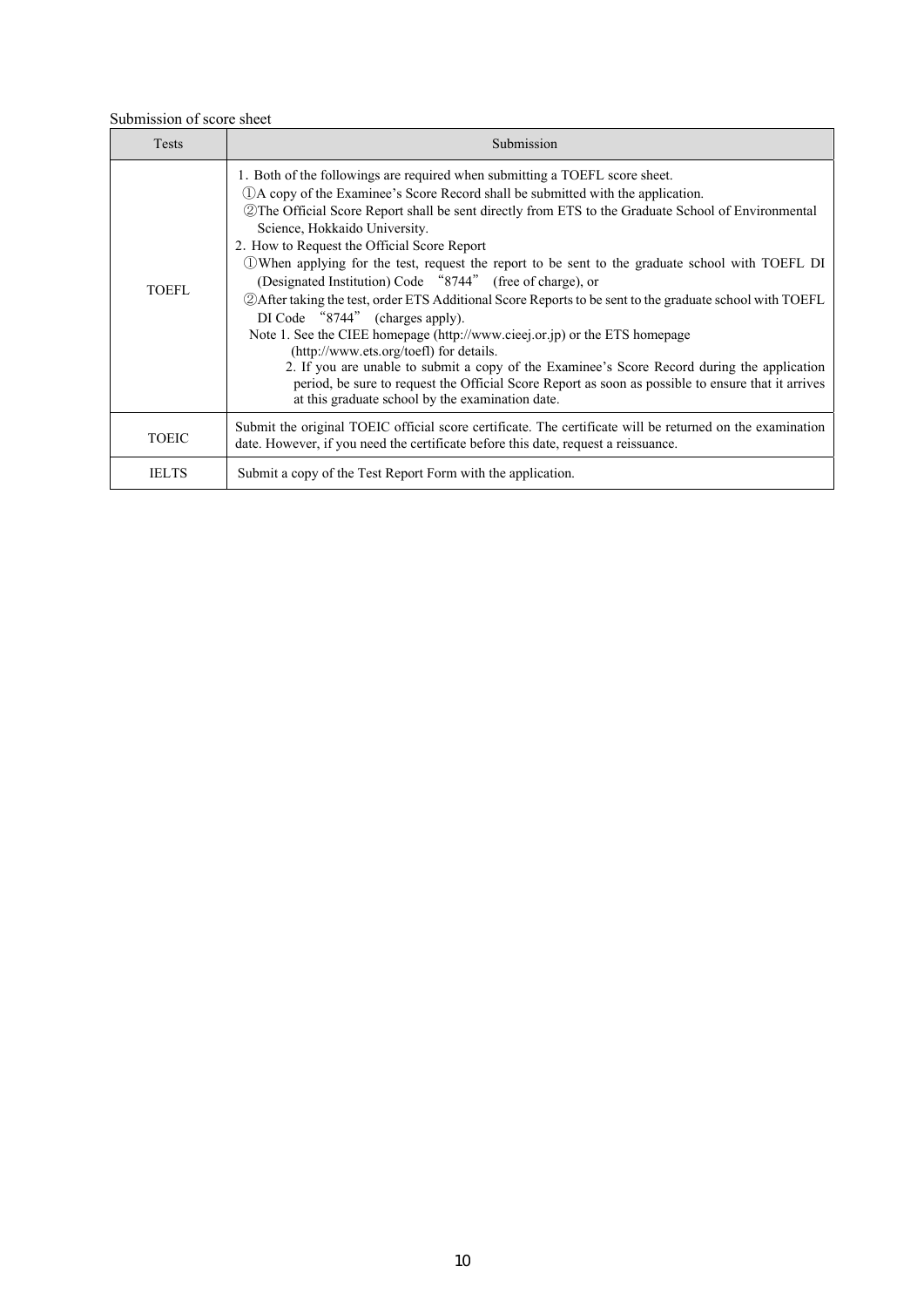#### Academic Staff in Graduate School of Environmental Science, Hokkaido University **Doctoral Course** As of April 1, 2022

 $\ddot{\phantom{0}}$ 

 $\bar{z}$ 

 $\bar{z}$ 

| <b>Courses</b>            | Title                                   | <b>Faculty</b>          | Contact email                   |
|---------------------------|-----------------------------------------|-------------------------|---------------------------------|
| Human and Ecological      | Professor                               | <b>TSUYUZAKI Shiro</b>  | tsuyu@ees.hokudai.ac.ip         |
| <b>Systems</b>            | Professor                               | WATANABE Teiji          | twata@ees.hokudai.ac.jp         |
|                           | <b>Associate Professor</b>              | ISHIKAWA Mamoru         | mishi@ees.hokudai.ac.jp         |
|                           | <b>Associate Professor</b>              | SHIRAIWA Takayuki       | shiraiwa@lowtem.hokudai.ac.jp   |
|                           | <b>Associate Professor</b>              | <b>SATO Tomonori</b>    | t_sato@ees.hokudai.ac.jp        |
|                           | <b>Associate Professor</b>              | NEGISHI Junjiro         | negishi@ees.hokudai.ac.jp       |
|                           | <b>Associate Professor</b>              | HAYAKAWA Yuichi         | hayakawa@ees.hokudai.ac.jp      |
|                           | Associate Professor                     | FUJII Masahiko          | mfujii@ees.hokudai.ac.jp        |
|                           | <b>Assistant Professor</b>              | SENZAKI Masayuki        | msenzaki@ees.hokudai.ac.jp      |
|                           | <b>Associate Professor</b>              | TOYODA Kazuhiro         | kazuhiro@ees.hokudai.ac.jp      |
| Environmental             | Professor                               | <b>NORO Shin-ichiro</b> | noro@ees.hokudai.ac.jp          |
| <b>Adaptation Science</b> | <b>Associate Professor</b>              | <b>TOYODA Kazuhiro</b>  | kazuhiro@ees.hokudai.ac.jp      |
|                           | Professor                               | OKINO Tatsufumi         | okino@ees.hokudai.ac.jp         |
|                           | <b>Associate Professor</b>              | YAMADA Koji             | yamada@ees.hokudai.ac.jp        |
|                           | <b>Assistant Professor</b>              | WASHIO Kenji            | washi@ees.hokudai.ac.ip         |
| <b>Pretical Science</b>   | Professor                               | YAMANAKA Yasuhiro       | galapen@ees.hokudai.ac.jp       |
| for the Environment       | Professor                               | WATANABE Teiji          | twata@ees.hokudai.ac.jp         |
|                           | <b>Associate Professor</b>              | <b>NEGISHI Juniiro</b>  | negishi@ees.hokudai.ac.jp       |
|                           | Specially Appointed Associate Professor | <b>HIRATA Takafumi</b>  | tahi@ees.hokudai.ac.jp          |
| Global Environmental      | Professor                               | <b>OKINO Tatsufumi</b>  | okino@ees.hokudai.ac.jp         |
| Management                | <b>Associate Professor</b>              | Jorge GARCÍA MOLINOS    | jorgegmolinos@arc.hokudai.ac.jp |
|                           | <b>Associate Professor</b>              | <b>Ram AVTAR</b>        | ram@ees.hokudai.ac.jp           |
|                           | Specially Appointed Associate Professor | HIRATA Takafumi         | tahi@ees.hokudai.ac.jp          |
|                           | Professor                               | <b>Ralf GREVE</b>       | greve@lowtem.hokudai.ac.jp      |
|                           | Professor                               | <b>WATANABE Teiji</b>   | twata@ees.hokudai.ac.ip         |
|                           | Professor                               | <b>TSUYUZAKI Shiro</b>  | tsuyu@ees.hokudai.ac.jp         |
|                           | Professor                               | <b>NORO Shin-ichiro</b> | noro@ees.hokudai.ac.jp          |
|                           | Professor                               | YAMANAKA Yasuhiro       | galapen@ees.hokudai.ac.jp       |
|                           | Associate Professor                     | <b>ISHIKAWA Mamoru</b>  | mishi@ees.hokudai.ac.jp         |
|                           | Associate Professor                     | SHIRAIWA Takayuki       | shiraiwa@lowtem.hokudai.ac.ip   |
|                           | Associate Professor                     | <b>SATO Tomonori</b>    | t_sato@ees.hokudai.ac.jp        |
|                           | Associate Professor                     | <b>NEGISHI Junjiro</b>  | negishi@ees.hokudai.ac.jp       |
|                           | <b>Associate Professor</b>              | HAYAKAWA Yuichi         | hayakawa@ees.hokudai.ac.ip      |
|                           | Associate Professor                     | <b>FUJII Masahiko</b>   | mfujii@ees.hokudai.ac.jp        |
|                           | Associate Professor                     | <b>TOYODA Kazuhiro</b>  | kazuhiro@ees.hokudai.ac.jp      |
|                           | Assistant Professor                     | SENZAKI Masavuki        | msenzaki@ees.hokudai.ac.in      |

 $\ddot{\phantom{a}}$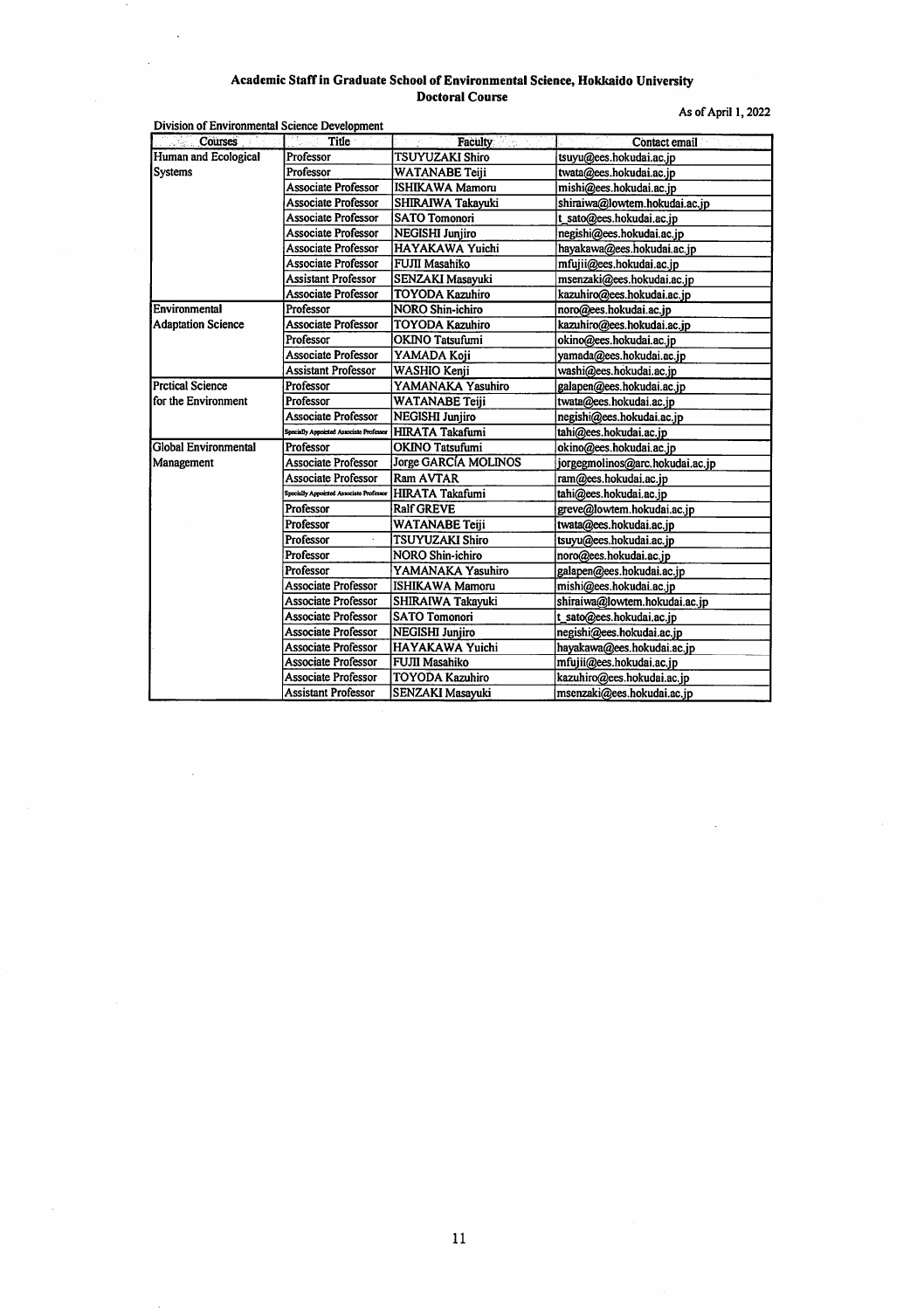## Academic Staff in Graduate School of Environmental Science, Hokkaido University<br>Doctoral Course

As of April 1, 2022

| Courses                 | <b>Title</b>                  | <b>Faculty</b>             | Contact email                           |
|-------------------------|-------------------------------|----------------------------|-----------------------------------------|
| Biogeochemistry         | Professor                     | <b>SUZUKI Koji</b>         | kojis@ees.hokudai.ac.jp                 |
|                         | Professor                     | <b>CHIKARAISHI Yoshito</b> | ychikaraishi@lowtem.hokudai.ac.jp       |
|                         | Professor                     | NISHIOKA Jun               | nishioka@lowtem.hokudai.ac.jp           |
|                         | Professor                     | YAMAMOTO Masanobu          | myama@ees.hokudai.ac.ip                 |
|                         | Associate Professor           | <b>IRINO Tomohisa</b>      | irino@ees.hokudai.ac.jp                 |
|                         | Associate Professor           | <b>KAMEYAMA Sohiko</b>     | skameyama@ees.hokudai.ac.ip             |
|                         | Associate Professor           | SEKI Osamu                 | seki@lowtem.hokudai.ac.jp               |
|                         | Associate Professor           | YAMASHITA Yohei            | yamashiy@ees.hokudai.ac.jp              |
|                         | Associate Professor           | <b>WATANABE Yutaka</b>     | vywata@ees.hokudai.ac.jp                |
|                         | Associate Professor           | <b>IIZUKA Yoshinori</b>    | iizuka@lowtem.hokudai.ac.jp             |
|                         | Assistant Professor           | TAKIZAWA Yuko              | takizaway@lowtem.hokudai.ac.jp          |
|                         | Assistant Professor           | MIYAZAKI Yuzo              | yuzom@lowtem.hokudai.ac.jp              |
|                         | <b>Assistant Professor</b>    | <b>MATOBA Sumito</b>       | matoba@lowtem.hokudai.ac.jp             |
| Atmosphere-Ocean and    | Specially Appointed Professor | KUBOKAWA Atsushi           | kubok@ees.hokudai.ac.jp                 |
| <b>Climate Dynamics</b> | Professor                     | <b>EBUCHI Naoto</b>        | ebuchi@lowtem.hokudai.ac.jp             |
|                         | Professor                     | <b>MITSUDERA Humio</b>     | humiom@lowtem.hokudai.ac.jp             |
|                         | Professor                     | <b>OHSHIMA Keiichirou</b>  | ohshima@lowtem.hokudai.ac.jp            |
|                         | Professor                     | <b>WATANABE Tsutomu</b>    | t-wata@lowtem.hokudai.ac.jp             |
|                         | Professor                     | <b>TANIMOTO Youichi</b>    | tanimoto@ees.hokudai.ac.jp              |
|                         | Professor                     | FUKAMACHI Yasushi          | yasuf@arc.hokudai.ac.jp                 |
|                         | Professor                     | HORINOUCHI Takeshi         | horinout@ees.hokudai.ac.jp              |
|                         | Associate Professor           | FUJIWARA Masatomo          | fuji@ees.hokudai.ac.jp                  |
|                         | <b>Associate Professor</b>    | AOKI Shigeru               | shigeru@lowtem.hokudai.ac.jp            |
|                         | Associate Professor           | <b>SATO Tomonori</b>       | t_sato@ees.hokudai.ac.jp                |
|                         | Associate Professor           | TOMITA Hiroyuki            | tomita@ees.hokudai.ac.jp                |
|                         | <b>Associate Professor</b>    | YASUNARI Teppei            | t.j.yasunari@arc.hokudai.ac.jp          |
|                         | Lecturer                      | NAKAMURA Tomohiro          | nakamura@lowtem.hokudai.ac.jp           |
|                         | <b>Assistant Professor</b>    | <b>MIZUTA Genta</b>        | mizuta@ees.hokudai.ac.jp                |
|                         | Assistant Professor           | KAWASHIMA Masayuki         | kawasima@lowtem.hokudai.ac.jp           |
|                         | <b>Assistant Professor</b>    | TOYOTA Takenobu            | toyota@lowtem.hokudai.ac.jp             |
|                         | <b>Assistant Professor</b>    | NAKAYAMA Yoshihiro         | yoshihiro.nakayama@lowtem.hokudai.ac.jp |
| Cryosphere Science      | Professor                     | <b>SUGIYAMA Shin</b>       | sugishin@lowtem.hokudai.ac.jp           |
|                         | Professor                     | <b>WATANABE Tsutomu</b>    | t-wata@lowtem.hokudai.ac.jp             |
|                         | Professor                     | <b>Ralf GREVE</b>          | greve@lowtem.hokudai.ac.jp              |
|                         | Professor                     | <b>MITSUDERA Humio</b>     | humiom@lowtem.hokudai.ac.jp             |
|                         | <b>Associate Professor</b>    | ISHIKAWA Mamoru            | mishi@ees.hokudai.ac.jp                 |
|                         | Associate Professor           | SHIRAIWA Takayuki          | shiraiwa@lowtem.hokudai.ac.jp           |
|                         | Associate Professor           | AOKI Shigeru               | shigeru@lowtem.hokudai.ac.jp            |
|                         | Associate Professor           | <b>IIZUKA Yoshinori</b>    | iizuka@lowtem.hokudai.ac.jp             |
|                         | Assistant Professor           | <b>SONE Toshio</b>         | tsone@lowtem.hokudai.ac.jp              |
|                         | Assistant Professor           | <b>MATOBA Sumito</b>       | matoba@lowtem.hokudai.ac.jp             |
|                         | Assistant Professor           | SHIMOYAMA Kou              | k-shimo@lowtem.hokudai.ac.jp ·          |
|                         | Assistant Professor           | KAWASHIMA Masayuki         | kawasima@lowtem.hokudai.ac.jp           |
|                         | Assistant Professor           | TOYOTA Takenobu            | toyota@lowtem.hokudai.ac.jp             |
|                         | <b>Associate Professor</b>    | PODOLSKIY EVGENY           | epodolskiy@arc.hokudai.ac.jp            |
|                         | <b>Assistant Professor</b>    | MINOWA Masahiro            | m masa@lowtem.hokudai.ac.jp             |

 $\bar{z}$ 

 $\ddot{\phantom{0}}$ 

 $\ddot{\phantom{0}}$ 

 $\hat{\mathcal{A}}$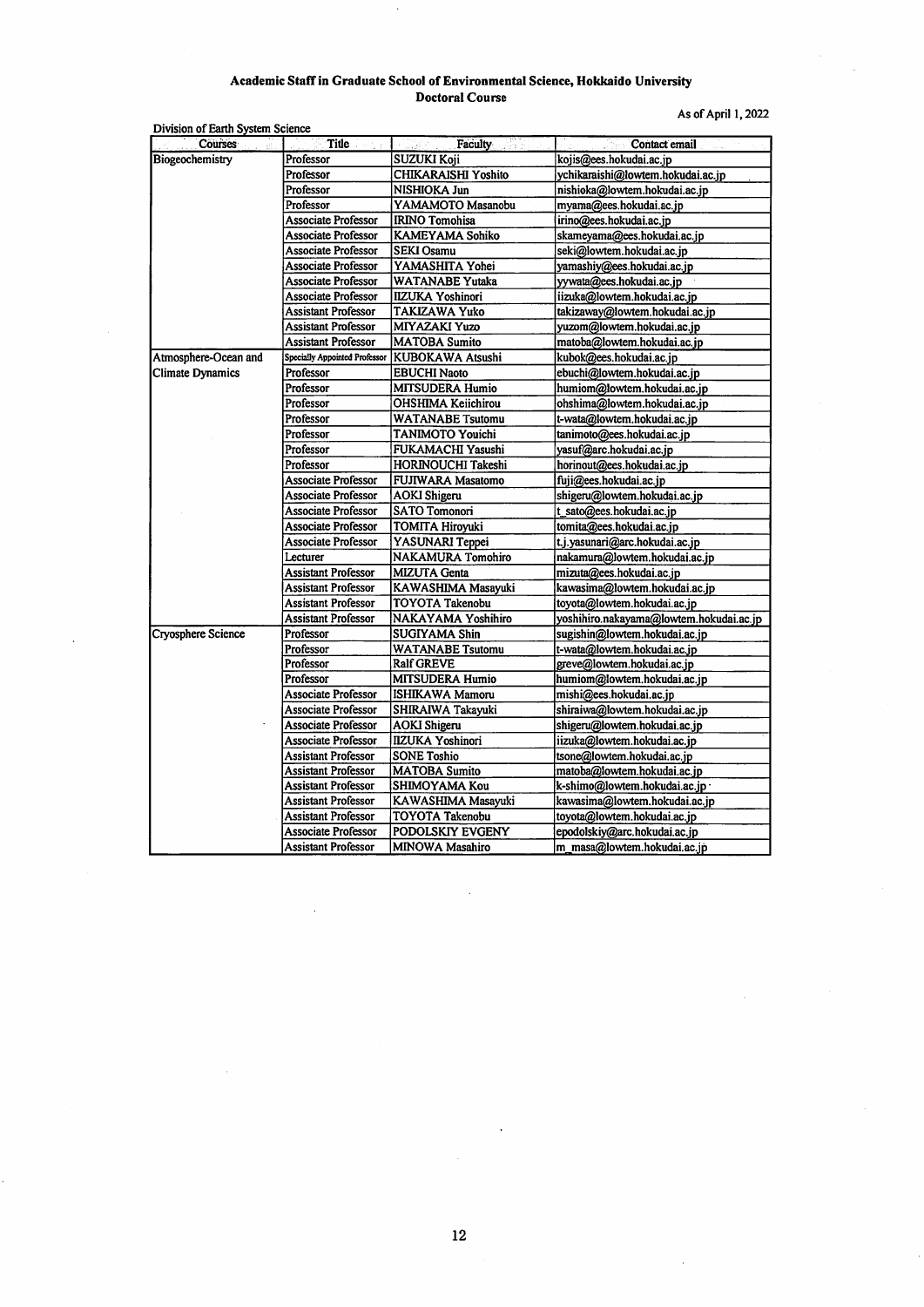#### Academic Staff in Graduate School of Environmental Science, Hokkaido University

**Doctoral Course** 

| Division of Biosphere Science    |                            |                          | As of April 1, 2022               |
|----------------------------------|----------------------------|--------------------------|-----------------------------------|
| <b>Courses</b>                   | <b>Title</b>               | Faculty                  | Contact email                     |
| <b>Biodiversity Science *1</b>   | Professor                  | AIBA Shin-ichiro         | aiba@ees.hokudai.ac.jp            |
|                                  | Professor                  | TSUYUZAKI Shiro          | tsuyu@ees.hokudai.ac.jp           |
|                                  | Professor                  | <b>NAKAMURA Masahiro</b> | masahiro@fsc.hokudai.ac.ip        |
|                                  | <b>Associate Professor</b> | <b>UTSUMI Shunsuke</b>   | utsumi@fsc.hokudai.ac.jp          |
|                                  | Associate Professor        | KUDO Gaku                | gaku@ees.hokudai.ac.jp            |
|                                  | <b>Assistant Professor</b> | <b>KUBO Takuya</b>       | kubo@ees.hokudai.ac.jp            |
| <b>Ecological Genetics</b>       | Professor                  | OHARA Masashi            | ohara@ees.hokudai.ac.jp           |
|                                  | Professor                  | KOSHIKAWA Shigeyuki      | koshi@ees.hokudai.ac.ip           |
|                                  | <b>Assistant Professor</b> | HAYAKAWA Takashi         | hayatak@ees.hokudai.ac.ip         |
| <b>Molecular Biology</b>         | Professor                  | TANAKA Ryouichi          | rtanaka@lowtem.hokudai.ac.jp      |
|                                  | Professor                  | <b>FUKUI Manabu</b>      | my-fukui@lowtem.hokudai.ac.jp     |
|                                  | Professor                  | <b>MORIKAWA Masaaki</b>  | morikawa@ees.hokudai.ac.jp        |
|                                  | Professor                  | YAMAGUCHI Yoshifumi      | bunbun@lowtem.hokudai.ac.ip       |
|                                  | Associate Professor        | OCHIAI Masanori          | ochiai@lowtem.hokudai.ac.jp       |
|                                  | Associate Professor        | KASAHARA Yasuhiro        | y-kasaha@lowtem.hokudai.ac.jp     |
|                                  | Associate Professor        | MIWA Kyoko               | miwakyoko@ees.hokudai.ac.ip       |
|                                  | Associate Professor        | <b>HORI Chiaki</b>       | chori@ees.hokudai.ac.jp           |
|                                  | Assistant Professor        | KOJIMA Hisaya            | kojimah@lowtem.hokudai.ac.jp      |
|                                  | <b>Assistant Professor</b> | <b>SONE Masamitsu</b>    | msone@lowtem.hokudai.ac.jp        |
|                                  | <b>Assistant Professor</b> | WASHIO Kenji             | washi@ees.hokudai.ac.jp           |
|                                  | Assistant Professor        | <b>WATANABE Tomohiro</b> | watanabe1986@lowtem.hokudai.ac.jp |
|                                  | <b>Assistant Professor</b> | <b>ITO Hisashi</b>       | ito98@lowtem.hokudai.ac.jp        |
|                                  | Assistant Professor        | TAKABAYASHI Atsushi      | takabayashi@lowtem.hokudai.ac.jp  |
|                                  | Assistant Professor        | YAMAUCHI Akari           | a.yamauchi@lowtem.hokudai.ac.jp   |
| Plant Ecology $\divideontimes$ 2 | Professor                  | <b>AIBA Shin-ichiro</b>  | aiba@ees.hokudai.ac.jp            |
|                                  | Associate Professor        | <b>KUDO Gaku</b>         | gaku@ees.hokudai.ac.ip            |
|                                  | Assistant Professor        | <b>ONO Kiyomi</b>        | kiyomion@lowtem.hokudai.ac.jp     |
|                                  | <b>Assistant Professor</b> | <b>KUBO Takuya</b>       | kubo@ees.hokudai.ac.in            |
| <b>Animal Ecology</b>            | Professor                  | NODA Takashi             | noda@ees.hokudai.ac.ip            |
|                                  | Professor                  | <b>AGETSUMA Naoki</b>    | agetsuma@fsc.hokudai.ac.jp        |
|                                  | <b>Associate Professor</b> | KISHIDA Osamu            | kishida@fsc.hokudai.ac.jp         |
|                                  | Associate Professor        | <b>KOIZUMI Itsuro</b>    | itsuro@ees.hokudai.ac.jp          |
|                                  | Assistant Professor        | <b>OHDACHI Satoshi</b>   | ohd@lowtem.hokudai.ac.jp          |
|                                  | <b>Assistant Professor</b> | SENZAKI Masayuki         | msenzaki@ees.hokudai.ac.jp        |
| Marine Biogeochemistry           | Professor                  | KUDO Isao                | ikudo@fish.hokudai.ac.jp          |
| and Biology                      | Professor                  | <b>TAKAGI Tsutomu</b>    |                                   |
|                                  |                            |                          | tutakagi@fish.hokudai.ac.jp       |
|                                  | Associate Professor        | URA Kazuhiro             | kazu@fish.hokudai.ac.jp           |
|                                  | Associate Professor        | YOSHIMURA Takeshi        | yoshimura-t@fish.hokudai.ac.jp    |
| <b>Aquatic Biology</b>           | Professor                  | NAKAOKA Masahiro         | nakaoka@fsc.hokudai.ac.jp         |
|                                  | Professor                  | NAGASATO Chikako         | nagasato@fsc.sci.hokudai.ac.jp    |
|                                  | Professor                  | MIYASHITA Kazushi        | miyashi@fish.hokudai.ac.jp        |
|                                  | Professor                  | <b>MUNEHARA Hiroyuki</b> | hm@fsc.hokudai.ac.jp              |
|                                  | Professor                  | YAMAHA Etsuro            | eyamaha@fsc.hokudai.ac.ip         |
|                                  | <b>Associate Professor</b> | ISADA Tomonori           | t-isada@fsc.hokudai.ac.jp         |
|                                  | Associate Professor        | YOTSUKURA Norishige      | yotsukur@fsc.hokudai.ac.jp        |
|                                  | <b>Assistant Professor</b> | DENBOU Takashi           | denboh@fsc.hokudai.ac.jp          |
|                                  | <b>Assistant Professor</b> | YAMAMOTO Jun             | yamaj@fish.hokudai.ac.jp          |
|                                  | <b>Assistant Professor</b> | ICHIHARA kensuke         | ichihara@fsc.hokudai.ac.jp        |
| <b>Forest Field Science</b>      | Professor                  | SHIBATA Hideaki          | shiba@fsc.hokudai.ac.ip           |
|                                  | Professor                  | <b>NAKAMURA Masahiro</b> | masahiro@fsc.hokudai.ac.jp        |
|                                  | Professor                  | YOSHIDA Toshiya          | yoto@fsc.hokudai.ac.jp            |
|                                  | Professor                  | AGETSUMA Naoki           | agetsuma@fsc.hokudai.ac.jp        |
|                                  | Professor                  | TAKAGI Kentaro           | kentt@fsc.hokudai.ac.jp           |
|                                  | Associate Professor        | <b>UETAKE Jun</b>        | jun.uetake@fsc.hokudai.ac.jp      |
|                                  | Associate Professor        | UTSUMI Shunsuke          | utsumi@fsc.hokudai.ac.jp          |
|                                  | Associate Professor        | KISHIDA Osamu            | kishida@fsc.hokudai.ac.jp         |
|                                  | Associate Professor        | KOBAYASHI Makoto         | makoto@fsc.hokudai.ac.jp          |
|                                  | Associate Professor        | CHA Joo Young            | jycha@fsc.hokudai.ac.jp           |
|                                  | Associate Professor        | <b>NAKAJI Tatsuro</b>    | nakaji@fsc.hokudai.ac.ip          |
|                                  | <b>Associate Professor</b> | FUKUZAWA Karibu          | caribu@fsc.hokudai.ac.ip          |
|                                  | <b>Assistant Professor</b> | NOMURA Mutsumi           | nomu@fsc.hokudai.ac.jp            |
| Agro-Ecosystem Science           | Professor                  | <b>HOSHINO Yoichiro</b>  | hoshino@fsc.hokudai.ac.jp         |
|                                  | <b>Associate Professor</b> | KAWAI Masahito           | m_kawai@fsc.hokudai.ac.jp         |
|                                  | Associate Professor        | NAKAMURA Koh             | koh@fsc.hokudai.ac.jp             |
|                                  | <b>Assistant Professor</b> | <b>HIRATA Toshiyuki</b>  | hirata@fsc.hokudai.ac.jp          |
|                                  |                            |                          |                                   |

※1 The course name of Biodiviversity Science will be changed from the Academic Year 2023.

Enrolled students in October 2023 will belong to the current course in Biodiversity Science, and enrolled students in April 2024 will belong to the new course name.

 $\%2$  Course in Plant Ecology is not currently accepting students.